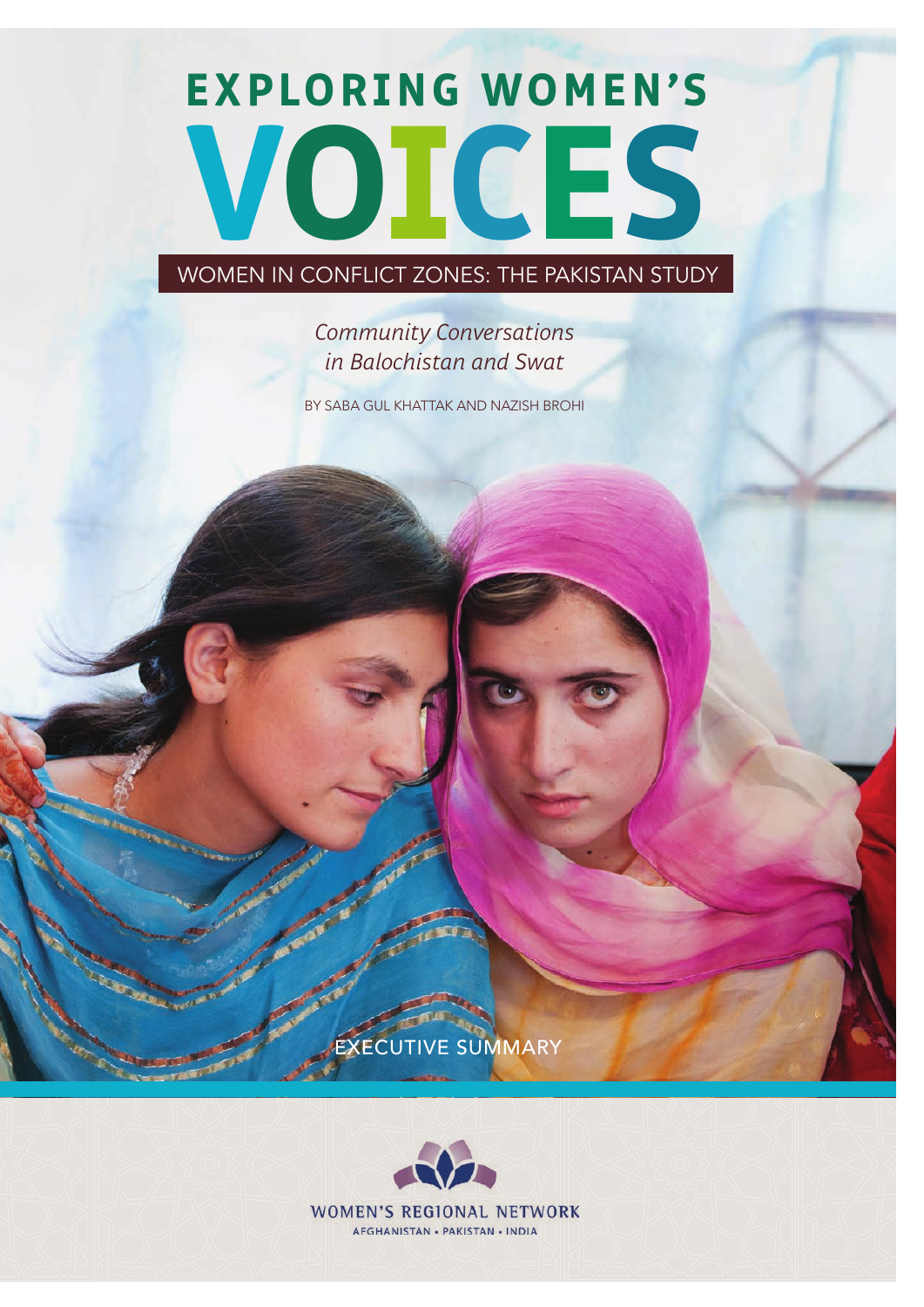

Women experience conflict and militarised situations<br>
differently. Physical safety is uppermost in their mind,<br>
including safety from sexual and gender-based vi-<br>
olence as well as violence in the home. Protracted<br>
conflic differently. Physical safety is uppermost in their mind, including safety from sexual and gender-based violence as well as violence in the home. Protracted their communities. This is exacerbated by the combined impact of patriarchies at home and outside. Corruption is regarded as so pervasive it is unremarkable. What concerns women more is access to justice; there are many barriers to this, some of which were mitigated by the work of local human rights organisations. Change is successfully strategised through dialogue that engages government, the security sector and civil society, taking on board women's views and giving equal importance to national and human security.

*One respondent said that she and her husband had to leave Swat physically: "We received numerous threats from the Taliban who announced our names on FM Radio, posters accusing us of obscenity appeared out of nowhere, our Centers for skills training were attacked and the machines stolen. One day the Taliban announced on radio that 'they think they are in Islamabad but our men will get them.' We received threatening phone calls asking us to give a newspaper statement announcing our repentance. Our relatives also implored us, saying their lives are also in danger. During those days, the Taliban used to chop off people's heads so we published a statement/apology."* 

# Process of Documenting Community Conversations

WRN Pakistan chose to focus on Swat and Balochistan because conflict is ongoing in both locations, allowing a rare contemporaneous glimpse of the impact of conflict on women's lives. Dr. Saba Gul Khattak and Dr. Nazish Brohi undertook the project on WRN's behalf. Conflicts in both sites have historic underpinnings and both have been affected by the "War on Terror." In Swat, the conflict is relatively contained both in terms of its location as well as the number of conflict parties (Tehrik-e-Taliban and the army). In Balochistan, multiple conflicts play out simultaneously—ethnic,

sectarian and resource battles, to name a few while the role of the army is less well defined. The researchers conducted qualitative interviews with women and focus group discussions to gather data. In Balochistan, the group discussions engaged 22 professional women across ethnicities and based in Quetta; 20 young women between 18 and 30 years, from urban and semi-urban working class backgrounds, from five towns; 18 ethnically Baloch peasant women from three troubled areas; and conflict-displaced Baloch women. In-depth interviews were done with ten of these women. In Swat, ten detailed interviews and one focus group discussion with 18 participants of diverse backgrounds were undertaken.

# Key findings

### ON SECURITY

Participants in the Pakistan Community Conversations process defined security primarily in terms of physical safety. Sexual and gender-based violence is integral to their definition of physical insecurity. Apart from the oppression of protection and control, rumours about rape and sexual violence as well as moral policing contribute to the insecure climate in women's lives. Men are more vulnerable than women in conflict, while women are vulnerable to gender-specific threats. Assuming women are the most vulnerable might foreclose opportunities for women.

**Balochistan:** While participants said they had last felt safe as children, they agreed that children today grow up amidst too much violence for that to be the case now. Men's lives were at greater risk in conflict than women's because they were more often outside the home for work, thus more likely to be forcibly disappeared by state and non-state actors. Working in the development or human rights sector is risky compared to a government job. For Hazara women, ethnicity rather than gender puts them at risk. Women are punished at home for facing harassment outside. As acquaintances become informers, trust breaks down within the community. While security impairs women and girls' access to education and work, their creativity and determined resistance generates solutions through efficient mobile telephone use, traveling in groups, conservative dressing and pooling resources.

*"In order to remove suspicion, I not only wear the burqa, but also gloves and socks in the Quetta summers. I don't even wear sandals, I wear boots so not a single centimeter of skin shows. That way I can prove to the community that I want to study for its own intrinsic value, not because I want to look good or make friends or something. When they see the trial I put myself through every single day, they say okay, maybe she really does want to learn because its 120 degrees hot."*

**Swat:** Women are both physically and psychologically vulnerable, the latter in the sense of worrying about the safety of their family members outside the home. The army presence is seen as a necessary protection, but paradoxically, increasing insecurity. Caught in the crossfire between the Taliban and the army, women face intimidation (especially by acquaintances turned conflict partisans), moral policing, gender-based violence and anxiety which pervades every aspect of life. The deteriorating situation also traumatises children and the elderly. The presence and influence of the Taliban makes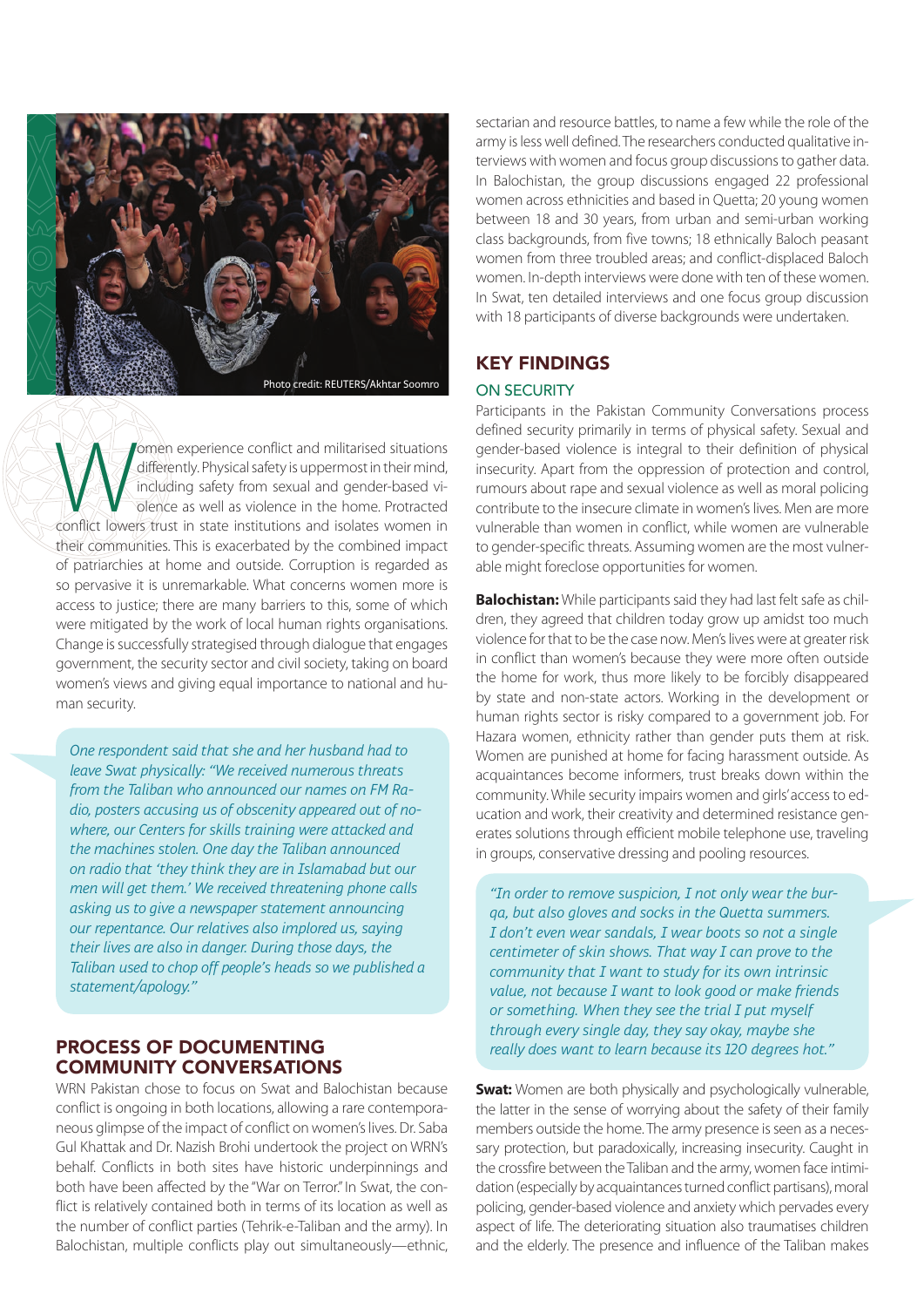rural areas less secure for women, but trade and livelihoods are affected everywhere by their arbitrary appropriation of property.

#### On militarisation

Some aspects of the army presence are seen as problematic, but women do not see militarisation as a system in itself. The more protracted a conflict, the lower the trust in the state, requiring longer-term interventions. Militarisation limits the flow of news and information, especially pertaining to political and geopolitical issues, however, women do hear about killings and disappearances.

*"The FC is supposed to protect us. But then they are complicit in the disappearances the intelligence agencies tell them to do. Or when attacks on Hazaras happen, that day they are not around. These paramilitary and law enforcing institutions are genetically anti-people. They torture innocent people. A political government will just be a new façade."*

**Balochistan:** The army's entry into a fragile situation hastens its deterioration, and the civilian administration's lack of control over the security apparatus has made both parties complicit in sustaining the climate of insecurity. Together, they have made a strong case for Baloch nationalism. Baloch women experience intimidation and moral policing by security forces. Rural, non-literate women said poverty leads to conflict; urban, educated women said conflict leads to poverty. Forced disappearances, and related rumours, have become more important to participants than the central issue of relative deprivation and neglect. Both the security forces and the Taliban function with impunity, which is reinforced by the unwillingness and inability of the local authorities to enforce the law. People cope by relocating, by telephoning relatives outside to hear news updates and by marrying daughters earlier.

**Swat:** Women's views have transitioned from regarding the military as a saviour to believing that real peace will only follow its withdrawal. Here, the army has undertaken development projects and its work is considered superior. The army presents a relief to women whose rights, presence in the public sphere, mobility and access to services are opposed by the Taliban. However, human rights violations such as incarceration and torture are noted. Participants sympathised with the displaced who were afraid to return, fearing what awaited them. Both sides were said to have raped women. Questions were raised about the relationship between the Taliban and the army and whether in fact, there is collusion between them on some matters.

#### On corruption

Corruption is so pervasive that women did not have much to say about it.

**Balochistan:** Participants were matter-of-fact about corruption being pervasive and everyone being complicit. While they were clear that all aid money was siphoned off, they did not know about specific cases and controversies. Inflation, poverty, unemployment, illiteracy and lack of accountability were considered responsible for corruption at the local level. Further up the class ladder, people's powerlessness, the lack of accountability and the

absence of deterrence mechanisms facilitated corruption. Professional women in the study thought problems originated at the federal level and trickled down. The insurgency and subsequent breakdown in law and order have caused a rise in crime.

**Swat:** Corruption was variously defined as: violation of rights; not doing one's job properly; lack of accountability; and sexual harassment which is seen as occurring in two contexts, moral and financial. There is no accountability for violence against women from violations such as trafficking of women into prostitution, to sexual abuse of displaced women by those giving them shelter and acid attacks. Militancy has created opportunities for siphoning off of funds, interference in the working of institutions and bullying and intimidation. The army is seen as less corrupt than civilian contractors. Women are less corrupt, most respondents said, because they have less exposure to corruption in the public sphere and fewer resources for bribery. Raising children with awareness about corruption is viewed as women's main contribution to ending corruption.

#### On access to justice institutions

Women in Balochistan and Swat have quite contrasting perceptions of modern, state-centred justice institutions, with the former finding them alienating and the latter retaining faith in spite of the many barriers they list. To the extent that private and public patriarchies work in synergy, they exacerbate women's disenchantment with state institutions. Local human rights groups forging solidarity and coordinating collective action have made a difference.

*The educated Baloch women from Quetta were dismissive of state institutions as essentially anti-people. One woman stated the problem as, "They were not formed to protect people from threats, but to protect the State from the threat of the people. That's how they evolved and that is still how they are. It is genetic. They are programmed to protect the power elite from the suspicious masses, not the other way around."* 

**Balochistan:** Participants said they felt a sense of disconnect from state institutions. Only a woman who had no one else to turn to, would turn to the state. The state is not "pro-women" and its mediations regressive and alienating. Moreover, courts are seen as powerless and particularly distant from poor women's lives. Traditional systems have the merit of not isolating women from their social networks and do not require bribes.

**Swat:** Women from Swat see modern law as holding out a fairer chance at justice even though educated, well-to-do women are not expected to go to courts and others met with harassment in their search for justice. What most women are concerned about is sexual harassment and rape within the family, especially within the marital home. Barriers to seeking justice include: ideas about shame and honour; stigma and the risk of being 'supplied' to influential people from shelters; discouraging police and lawyers; the tendency of men to settle disputes mutually and the lack of time, money, mobility and connections.